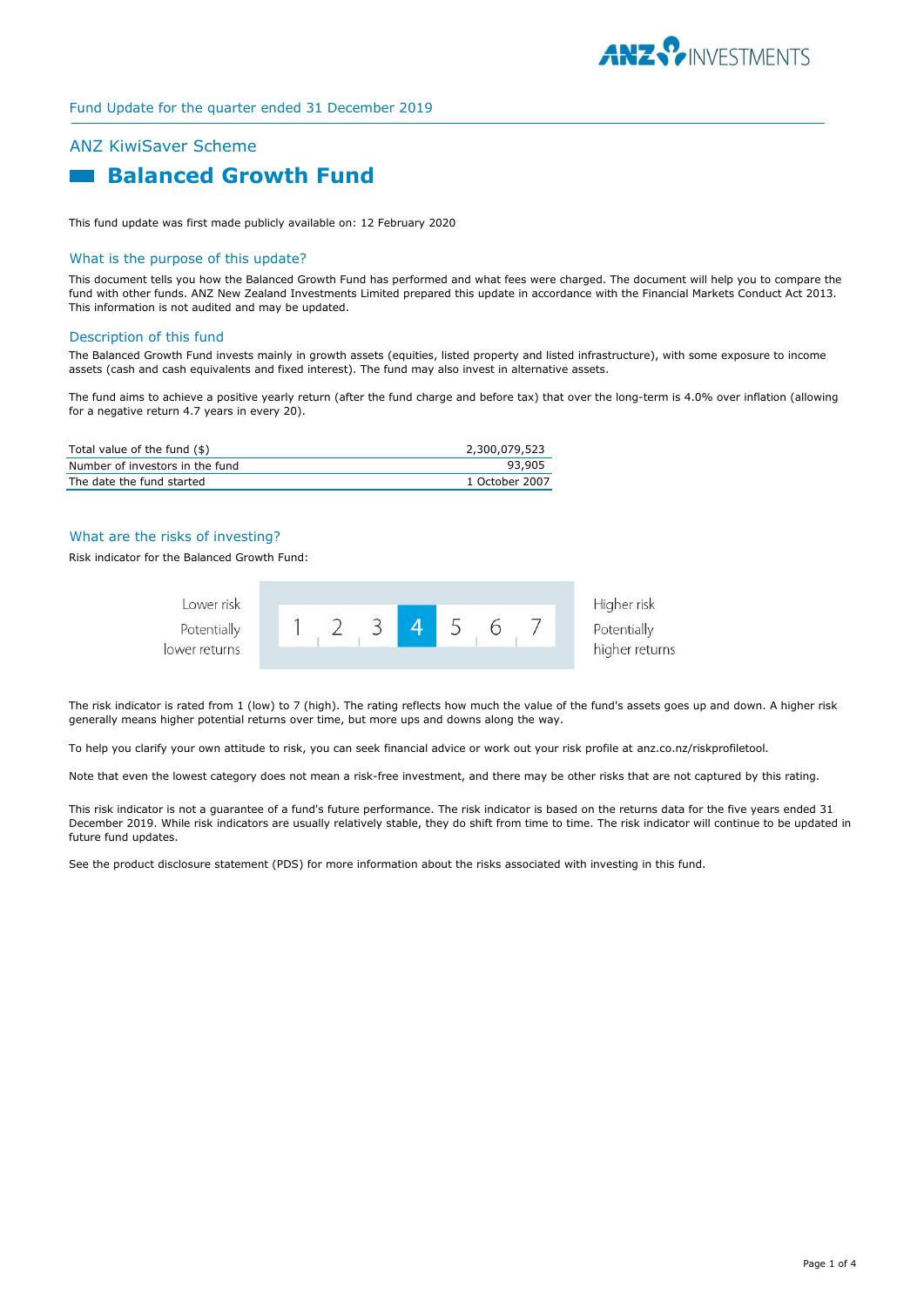## How has the fund performed?

|                                               | Average over past<br>five vears | Past vear |  |  |
|-----------------------------------------------|---------------------------------|-----------|--|--|
| Annual return                                 |                                 |           |  |  |
| (after deductions for charges and tax)        | 7.43%                           | 18.08%    |  |  |
| Annual return                                 |                                 |           |  |  |
| (after deductions for charges but before tax) | 8.47%                           | 19.78%    |  |  |
| Market index annual return                    |                                 |           |  |  |
| (reflects no deduction for charges and tax)   | $9.08\%$                        | 18.83%    |  |  |

The market index annual return is calculated using the target investment mix and the indices of each asset class.

Additional information about the market index is available in the statement of investment policy and objectives on the offer register at www.disclose-register.companiesoffice.govt.nz.

#### 21.35% 6.18% 2.33% 13.57% 9.05% 14.81% 3.89% 6.55% 6.39%  $6.72\%$   $8.06%$ 23.66% 8.14% 4.94% 12.86% 9.46% 16.35% 3.93% 9.71% 7.79% 8.95% 9.47% 0% 5% 10% 15% 20% 25% 31/03/2010 31/03/2011 31/03/2012 31/03/2013 31/03/2014 31/03/2015 31/03/2016 31/03/2017 31/03/2018 31/03/2019 . Average **Annual return** Fund annual return (after deductions for fund charges and tax) Market index annual return (reflects no deduction for fund charges and tax) annual return for the last 10 years

## **Annual return graph**

This shows the return after fund charges and tax for each of the last 10 years ending 31 March. The last bar shows the average annual return for the last 10 years, up to 31 December 2019.

**Important:** This does not tell you how the fund will perform in the future.

Returns in this update are after tax at the highest prescribed investor rate (PIR) of tax for an individual New Zealand resident. Your tax may be lower.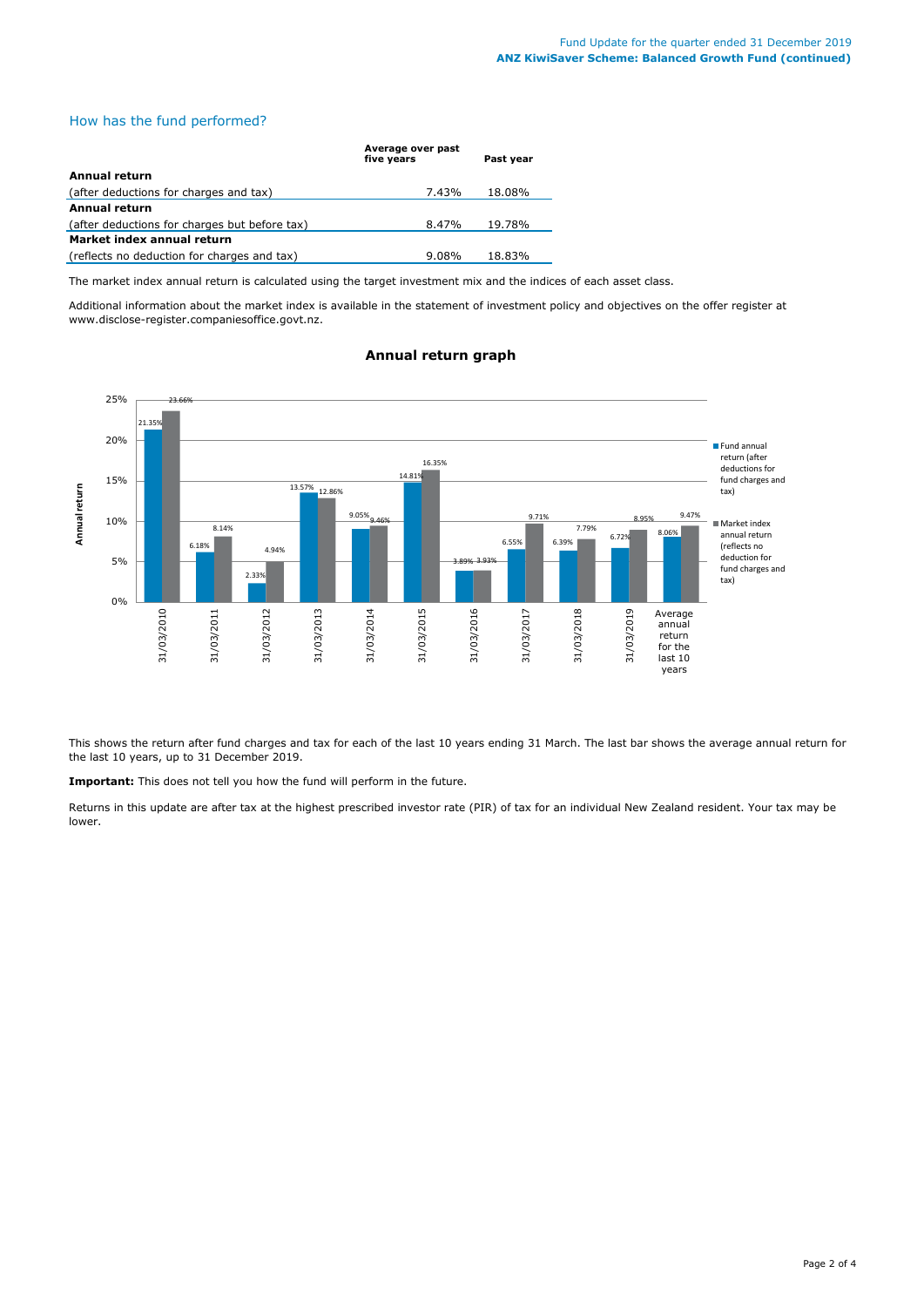#### What fees are investors charged?

Investors in the Balanced Growth Fund are charged fund charges. In the year to 31 March 2019 these were:

|                                             | % of net asset value          |  |
|---------------------------------------------|-------------------------------|--|
| Total fund charges <sup>1</sup>             | 1.01%                         |  |
| Which are made up of:                       |                               |  |
| Total management and administration charges | 1.01%                         |  |
| Including:                                  |                               |  |
| Manager's basic fee                         | 0.95%                         |  |
| Other management and administration charges | $0.06\%$                      |  |
| Total performance based fees                | $0.00\%$                      |  |
|                                             | Dollar amount per<br>investor |  |
| <b>Other charges</b>                        |                               |  |
| Membership fee <sup>2*</sup>                | \$24                          |  |

\* From 1 April 2019, the membership fee was removed for members under 18 years and reduced from \$24 to \$18 per year for all other members.

Investors are not currently charged individual action fees for specific actions or decisions (for example, for withdrawing from or switching funds). See the PDS for more information about Scheme fees.

Small differences in fees and charges can have a big impact on your investment over the long term.

#### Example of how this applies to an investor

Sarah had \$10,000 in the fund at the start of the year and did not make any further contributions. At the end of the year, Sarah received a return after fund charges were deducted of \$1,808 (that is 18.08% of her inital \$10,000). Sarah also paid \$24 in other charges. This gives Sarah a total gain after tax of \$1,784 for the year.

#### What does the fund invest in?

**Actual investment mix<sup>3</sup> Target investment mix<sup>3</sup>**

This shows the types of assets that the fund invests in. This shows the mix of assets that the fund generally intends to invest in.